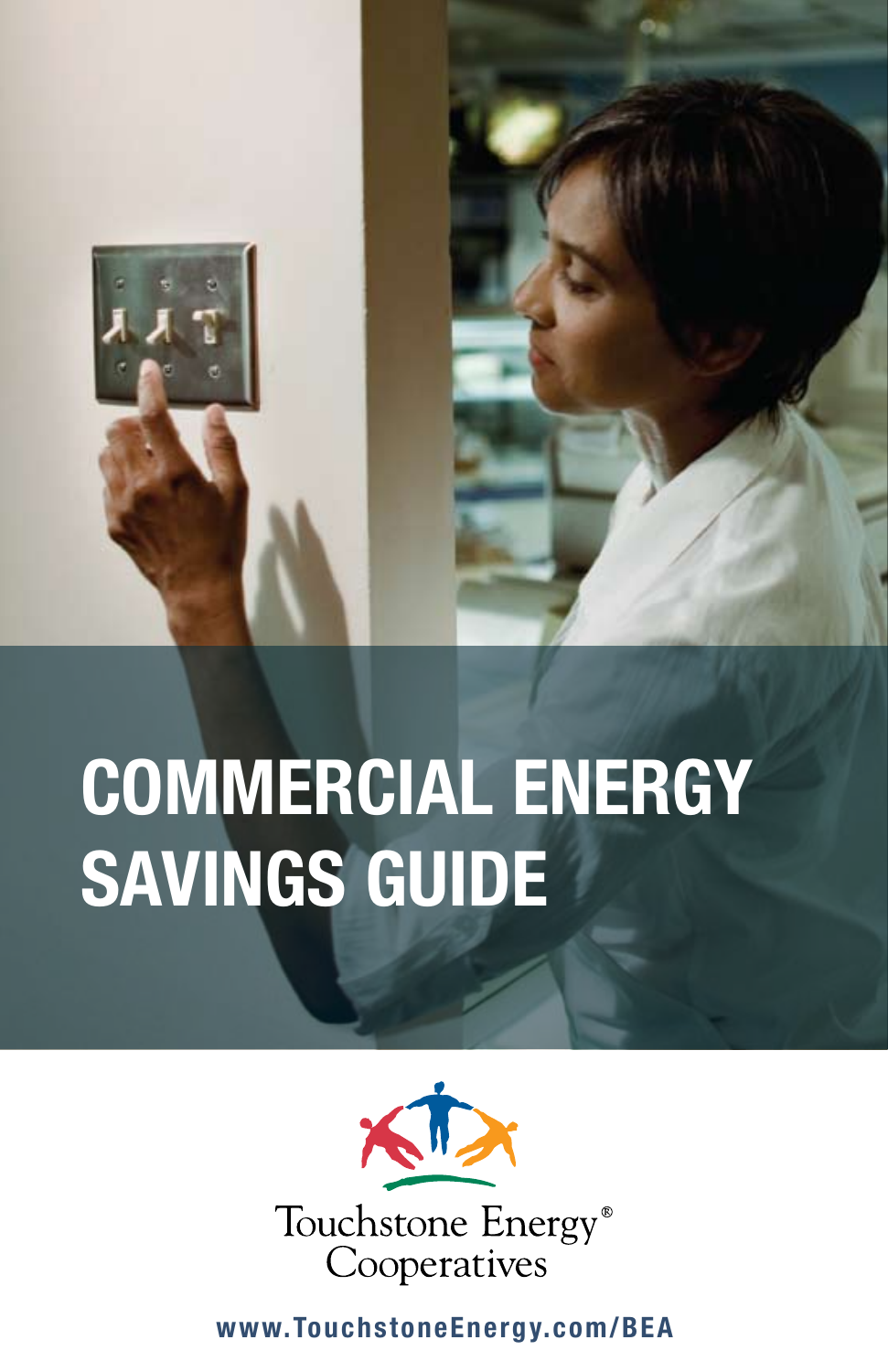

www.TouchstoneEnergy.com/BEA

## USING ENERGY MORE EFFICIENTLY IMPROVES YOUR BOTTOM LINE.

Cooperatives and their commercial members share a common goal: using energy as efficiently as possible. And when it comes to commercial energy, the savings add up quickly.

So think of your local co-op as your business partner. Your co-op can improve your bottom line by providing details on how to save energy, including information on incentives and rebate programs.

Touchstone Energy's Business Energy Advisor www.TouchstoneEnergy.com/BEA - also offers advice on how to make your business more energy efficient.

Whether you lease or own your facility, these ten tips can help you save energy and money.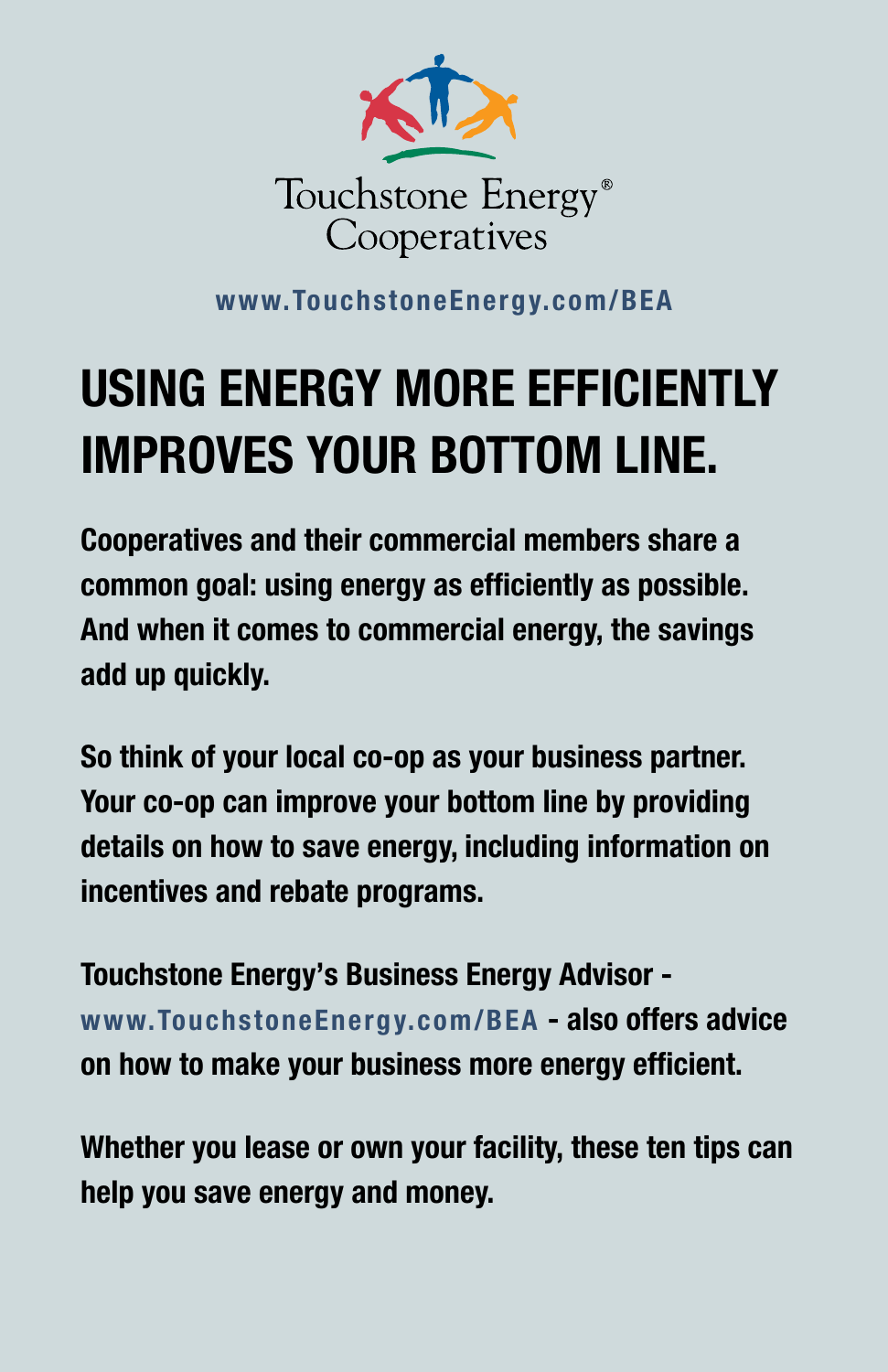#### TIP #1 - DO THE SIMPLE THINGS FIRST

#### There are numerous no-cost and low-cost ways to save energy. Here are just a few:

- Turn off lights and office equipment at night and when not in use.
- Keep windows and doors closed to prevent air loss.
- Check for proper insulation throughout the building.
- Clean and replace light fixtures.
- Regularly clean or replace the filters in your heating and cooling system.
- Adjust HVAC temperature settings. Changing one degree can reduce heating and cooling costs by 2- to 4-percent.



#### TIP #2 - CHECK YOUR RATE

- Review your usage pattern. Adjustments in operation can result in savings on your utility bill.
- Contact your local Touchstone Energy cooperative for information on available rates.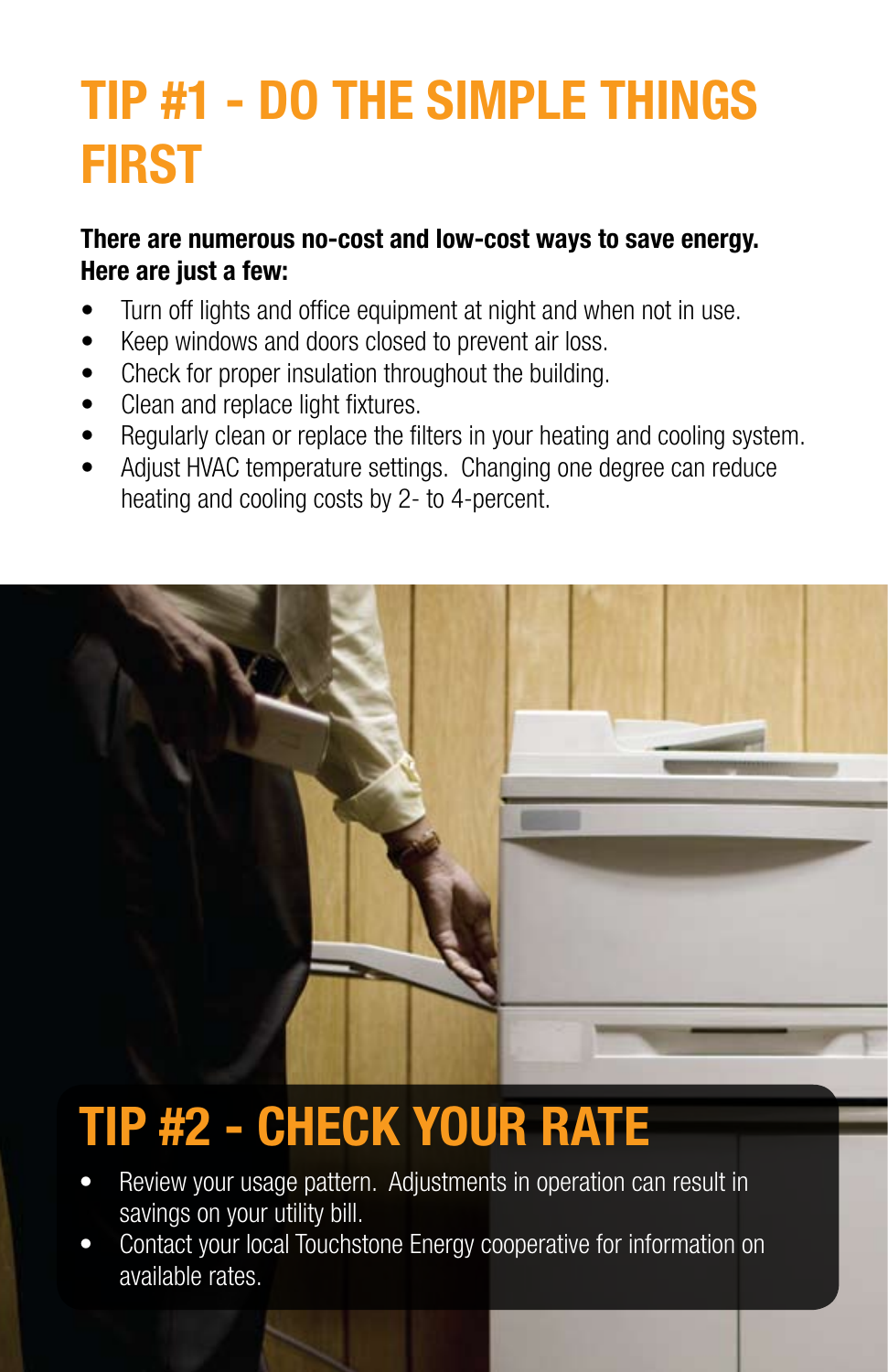#### TIP #3 - REVIEW INDOOR LIGHTING USE

- Turn off display case and other lighting when not in use.
- Switch from incandescent to compact fluorescent lamps in canisters or recessed fixtures.
- Replace fixtures using T-12 fluorescent lamps with new ones using T-8 lamps and electronic ballasts.
- Replace metal halide lamps with T-8 or T-5 fluorescent lamps.
- New LED lighting offers higher efficiency and longer life than incandescent and fluorescent. Consider switching. Your co-op can keep you informed on new lighting systems coming to market.
- Use T-8s and LEDs to light display cases.
- Use LEDs for exit lighting.
- Install motion-activated light switches.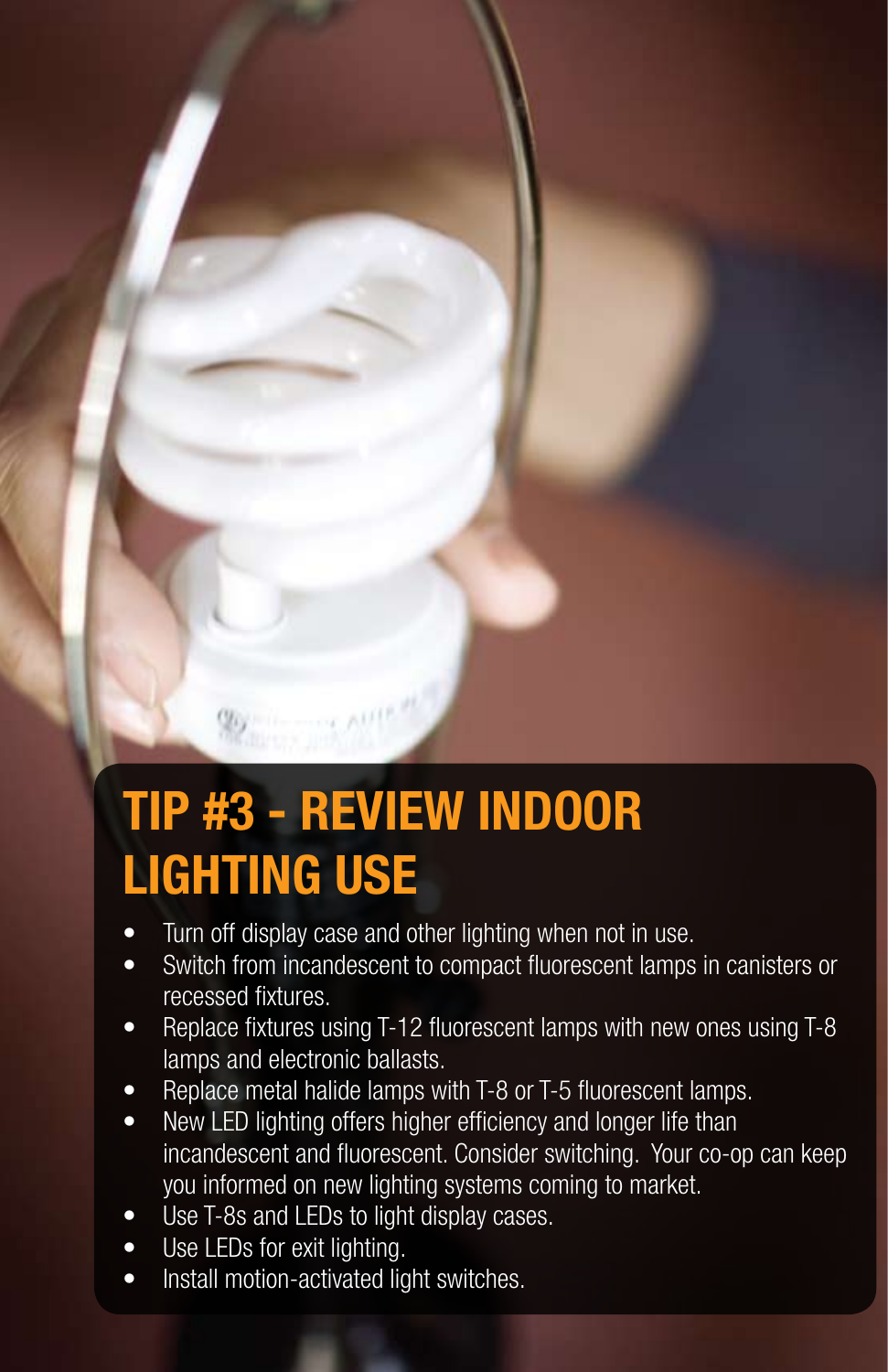### TIP #4 - REVIEW OUTDOOR LIGHTING USE

- Ensure lighting timers are set only for hours needed.
- Use sun trackers or photocells in conjunction with electronic timers.

e

• Replace incandescent lighting with more efficient HID or LED lighting.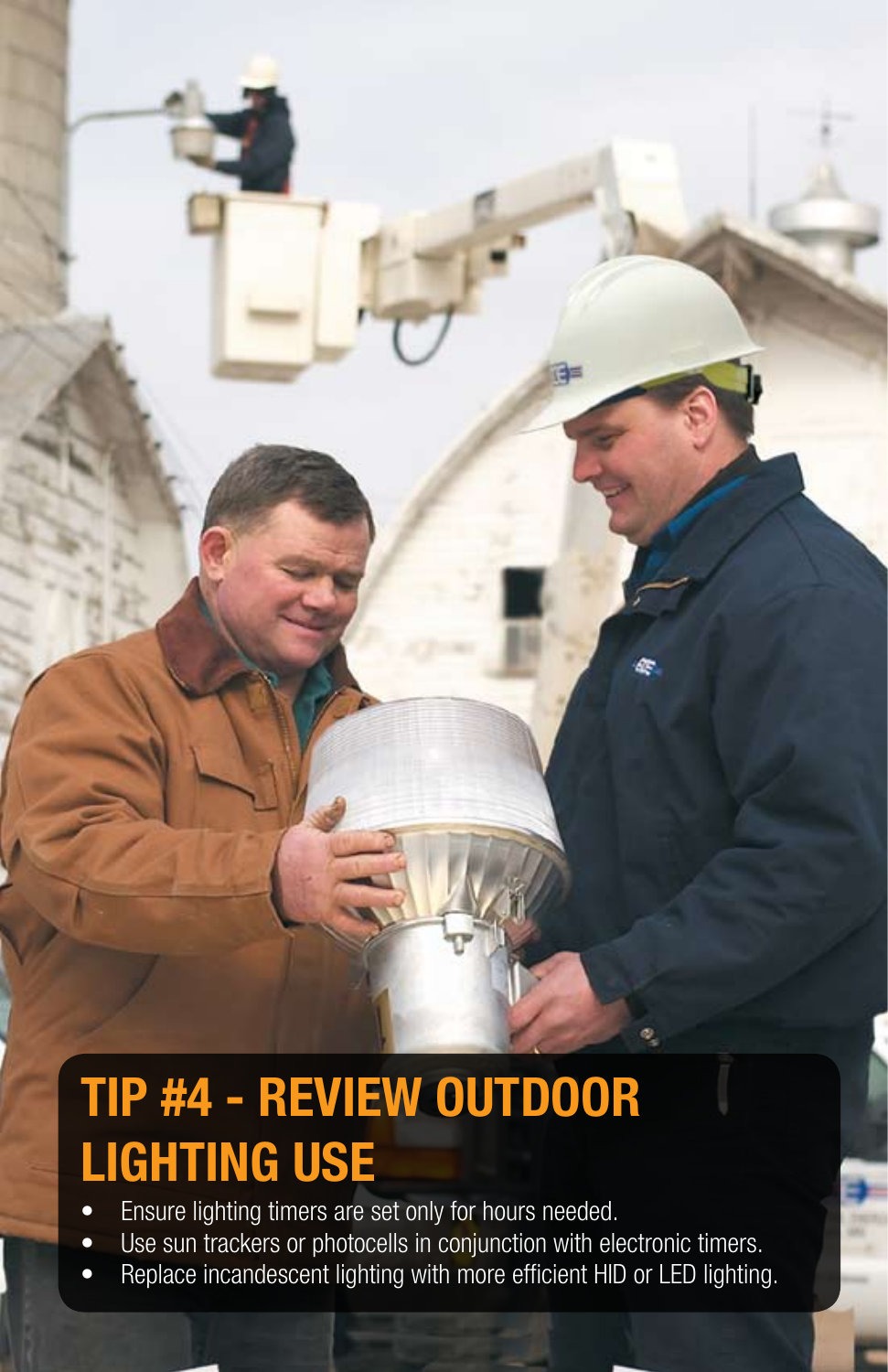#### TIP #5 - ASSESS PLUG LOADS

- Use power strips to control electronic equipment (including computers) to reduce phantom load.
- Set timers to turn off equipment such as coffee makers and water coolers - when not needed.
- Utilize computer power management settings.
- Consolidate multiple servers into a single machine.
- Install occupancy sensors or timers on vending machines.
- Use portable heaters or fans wisely: turn them off when you leave the room.
- If replacing equipment such as a refrigerator or computer purchase an ENERGY STAR<sup>®</sup>- qualified model.

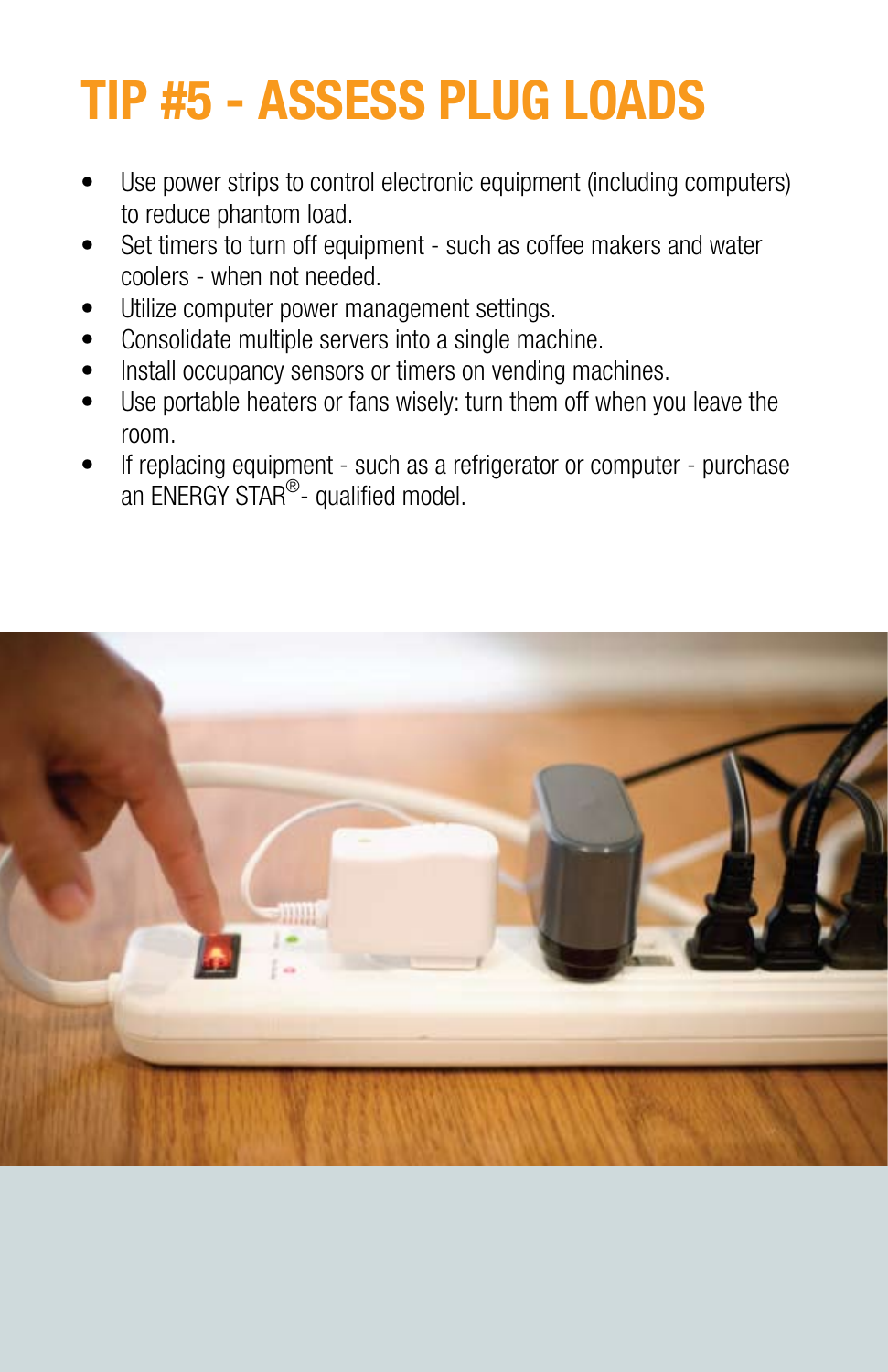#### TIP #6 - MAINTAIN THE HVAC **SYSTEM**

- Keep indoor/outdoor coils clean and change filters regularly.
- Ensure that the HVAC system's airflow is correct.
- Check electrical connections and drive belts.
- Lubricate motors and blower assemblies.
- Maintain correct refrigerant charge.
- Correct duct leakage.
- Minimize HVAC runtime when facility is closed.

د

#### TIP #7 - VENTILATE PROPERLY

- Meet OSHA standards for occupancy numbers.
- Meet ASHRAE Standard 62 for indoor air quality and safety.
- Kitchens should have adequate air circulation.
- Control make-up air with exhaust.
- Bathroom ventilators should be off when facility is closed, if local codes permit.
- Ensure make-up air is drawn from an appropriate location, e.g., don't pull air from dumpster area.
- Check damper positioning and the building envelope's air tightness; stuck dampers and a leaky building can result in over-ventilation, which wastes energy.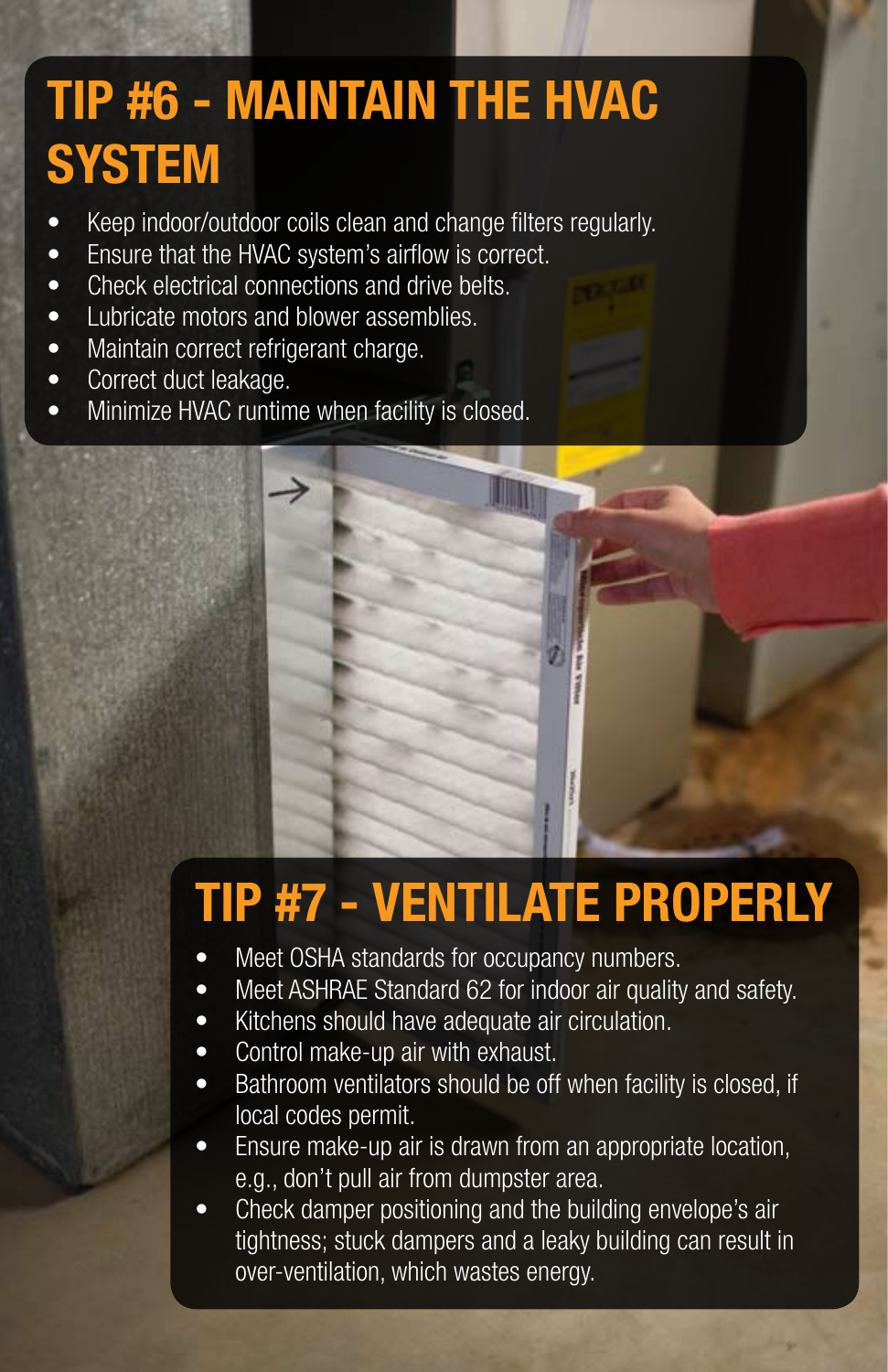#### TIP #8 - MAINTAIN REFRIGERATION EQUIPMENT

- Clean refrigeration coils regularly.
- Keep doors and seals on walk-in units in good repair.
- Ensure that units are properly charged with refrigerant.
- Check for ice buildup, which can occur because of air leakage.
- Ensure that units are defrosting properly.
- Check temperature settings of refrigerators.
- Install low-temperature occupancy sensors or timed switches in walk-in coolers and freezers.

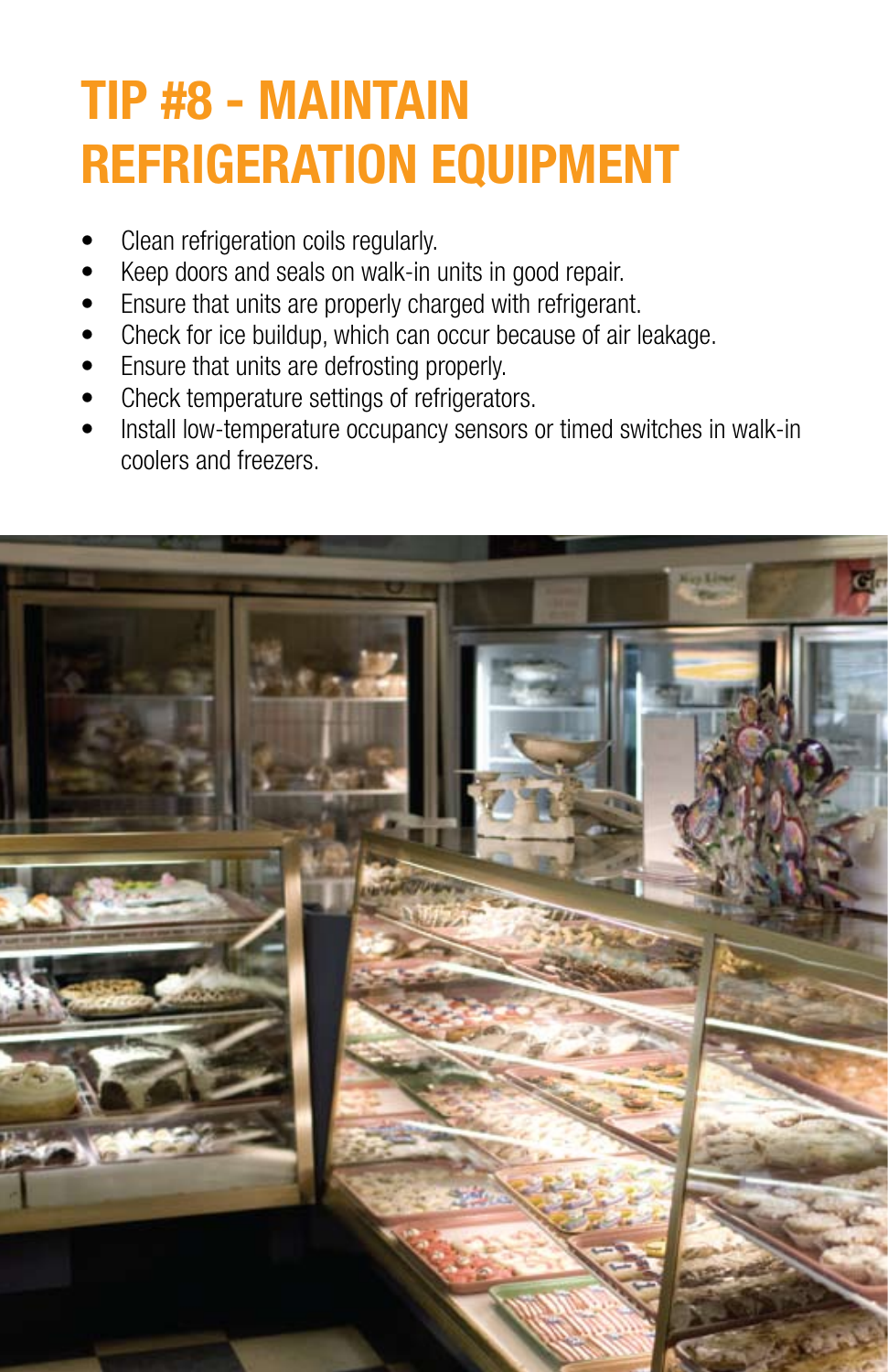#### TIP #9 - CHECK WATER HEATING EQUIPMENT

- Insulate water heaters.
- Set water heater supply temperature to minimum local requirements.
- • Control water heaters based on periods of need during the day.
- Ensure that water heaters are located to maximize efficient hot water delivery.
- Explore opportunities for heat recovery.
- Ensure re-circulating hot water system is operating properly. Shut off when not needed.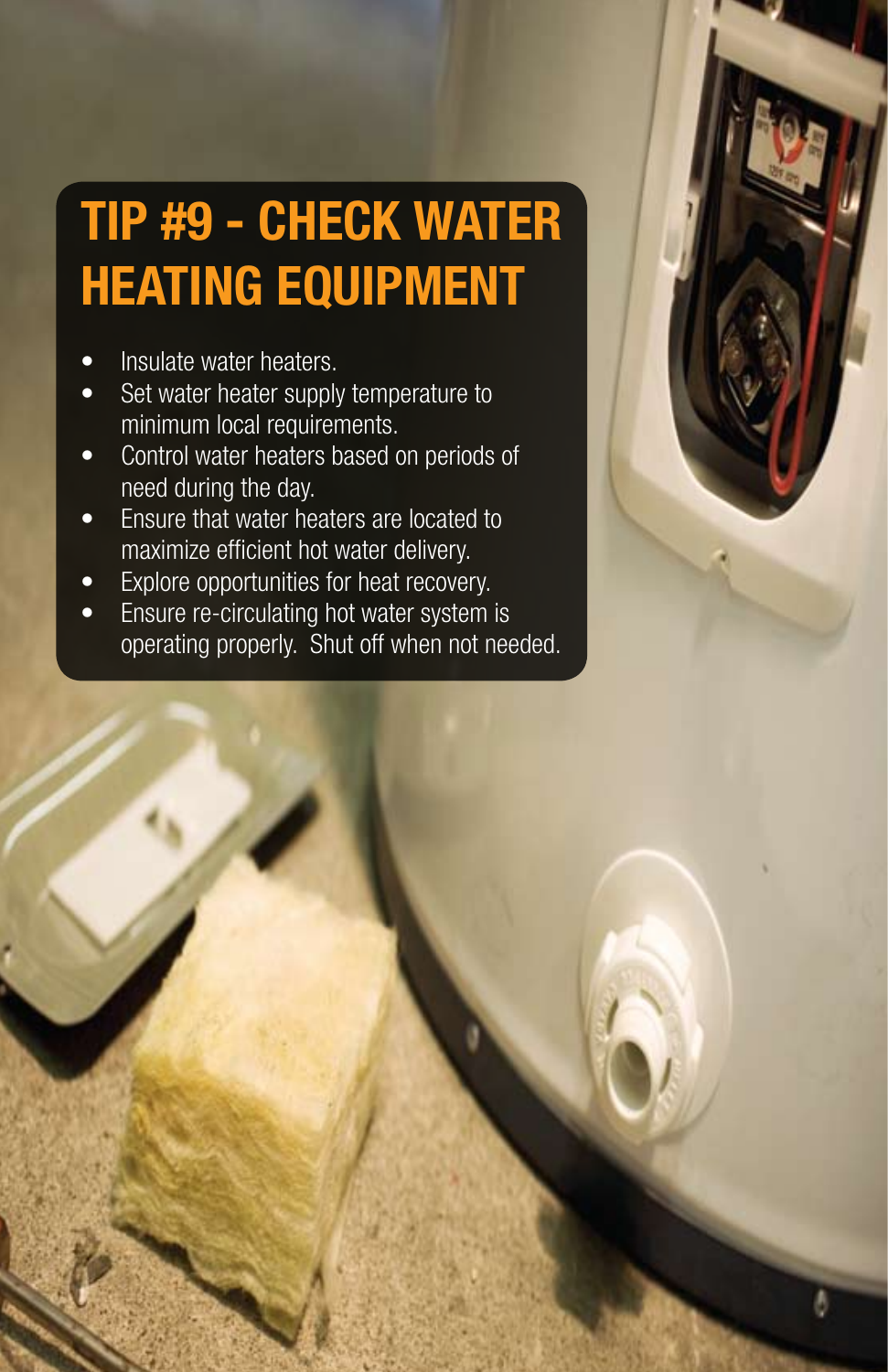#### TIP #10 - CHECK MOTOR **OPERATION** (FOR MOTORS OPERATING MORE THAN 2,000 HOURS/ YEAR)

- Ensure proper lubrication and operating temperature to maximize motor life and avoid bearing failure.
- Rather than rewinding motors of less than 25 hp, replace them with energy-efficient motors.
- Size motors for the load.
- Ensure that no contamination or water is getting into motors.
- Use an adjustable speed drive for motor-driven equipment.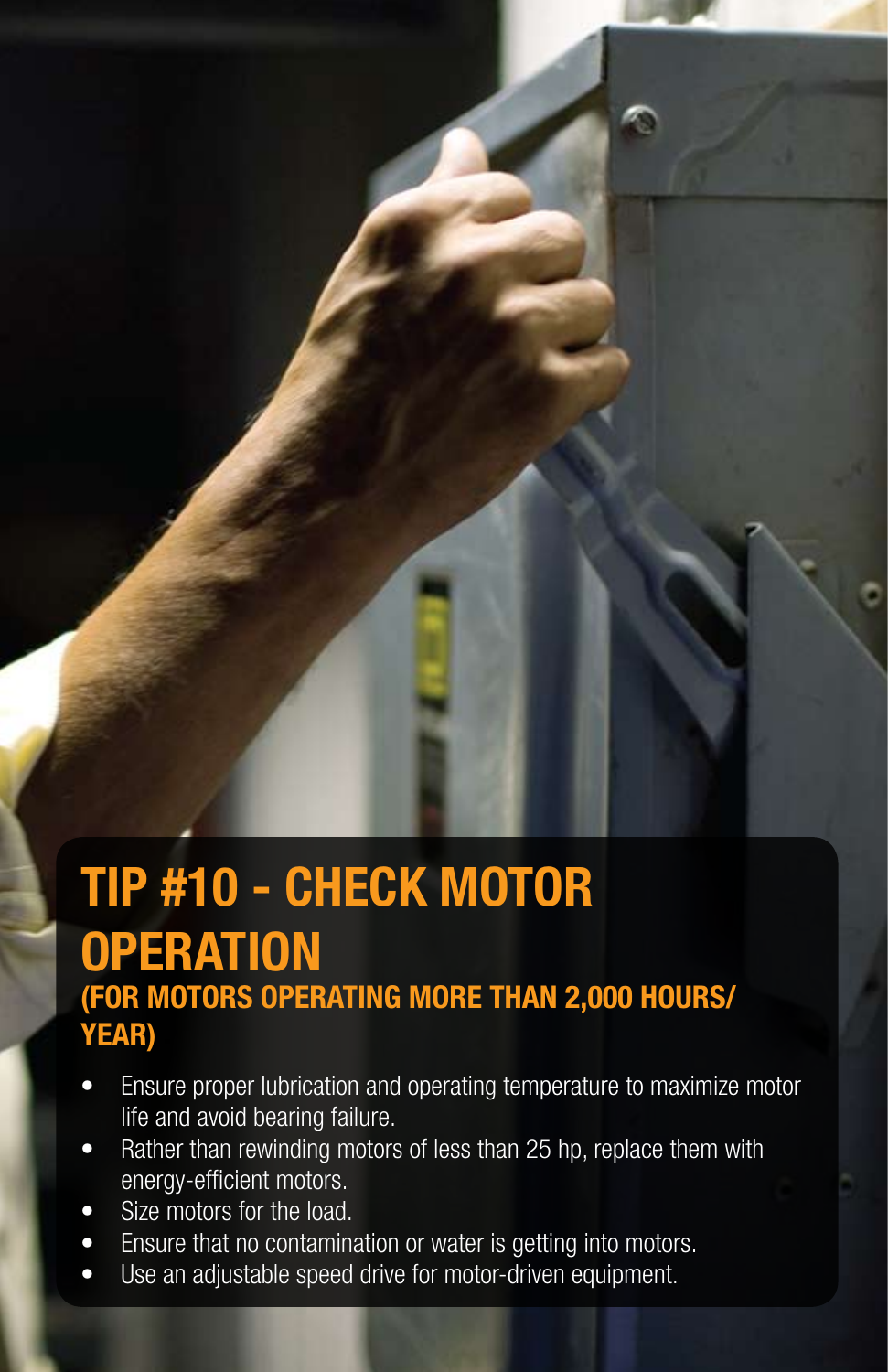Finally, many electric cooperatives offer energy assessments (audits) that can identify opportunities for using energy more efficiently. Remember, your local co-op can be your best resource to help your business save energy and money.

To locate your local Touchstone Energy cooperative visit www.TouchstoneEnergy.com.